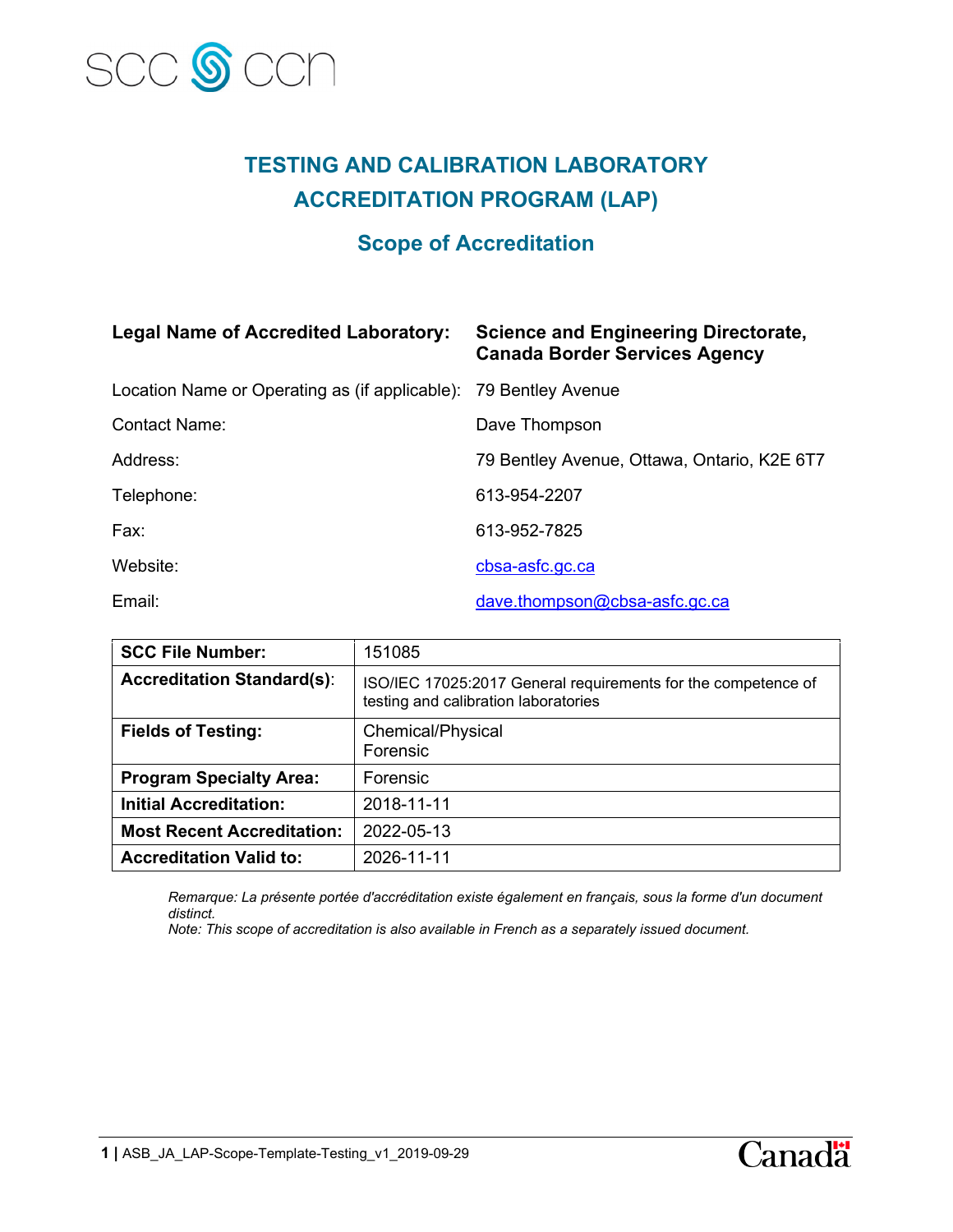

#### **ANIMAL AND PLANTS (AGRICULTURE)**

#### **Foods and Edible Products (Human and Animal Consumption):**

#### **(Miscellaneous Foods – Chemical Testing):**

| QSI-CUS-009 | Moisture Determination of Food Products by Convection Oven   |
|-------------|--------------------------------------------------------------|
| QSI-CUS-022 | Determination of Fat Content of Food Products by Accelerated |
|             | Solvent Extraction (ASE)                                     |

#### **FORENSICS**

#### **Forensic Drug Chemistry**

#### Description of Activities:

The Contraband Drug Analysis Section, Science and Engineering Directorate, Canada Border Services Agency, carries out the following examination/analyses: Identification of controlled and non-controlled drugs, according to the Controlled Drugs and Substances Act and the Food and Drugs Act, and other related substances.

#### **Techniques for which laboratory is accredited:**

For the identification of drug substances by the following techniques:

|    | FT-Raman Spectrometry                   |
|----|-----------------------------------------|
|    | <b>FT-Infrared Spectrometry</b>         |
| C. | Gas Chromatography-mass spectrometry    |
| d. | Liquid Chromatography-Mass Spectrometry |

#### **Notes:**

**ISO/IEC 17025:2017:** General Requirements for the Competence of Testing and Calibration Laboratories

**RG-FORENSIC**: SCC Requirements and Guidance for the Accreditation of Forensic Testing Laboratories

**RG-LAB**: SCC Requirements and Guidance for the Accreditation of Testing Laboratories (ISO/IEC 17025:2017)

**QSI-CUS**: Test method developed in-house